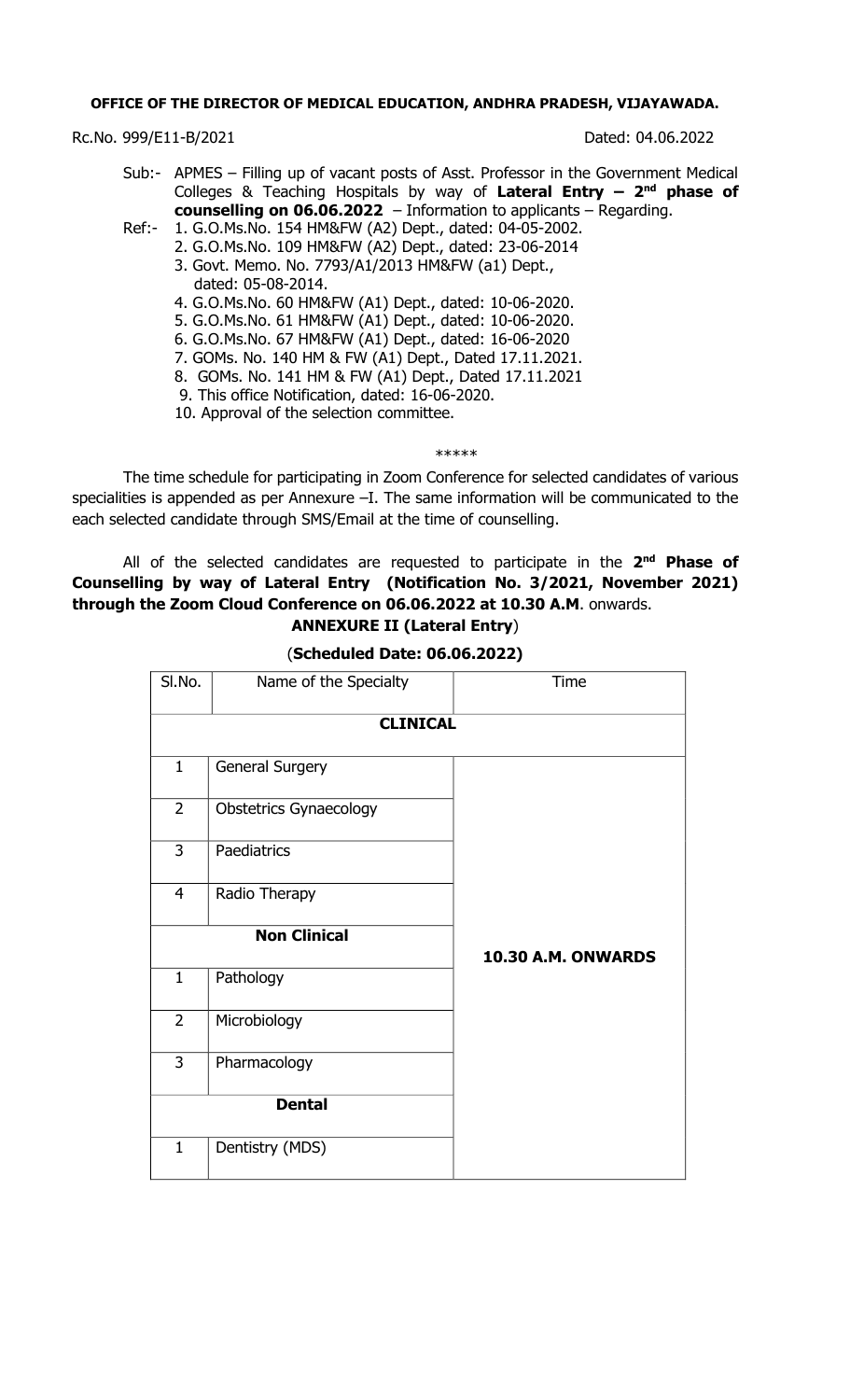### **INSTRUCTIONS TO BE FOLLOWED TO PARTICIPATE IN THE ZOOM CONFERENCE :**

- 1. Download the Zoom Cloud App Play store and prepare to join the Zoom Conference.
- 2. Zoom Cloud Meeting ID No. Pass code / Link will be sent to your registered Mobile Number and e-mail ID through SMS and E-mails, 10 minutes before the commencement of the schedule.
- 3. Click on link, sent to your mobile / email to join in Zoom Conference.
- 4. Type the Serial Number in the Final Selection List; preceding your Name and Click on "Join" button to participate in Zoom Conference.
	- Ex. Sl.No. your name (01 Dr. XXX)

Sd/-Dr.M. Raghavendra Rao, Director of Medical Education.

To

The Director of Public Health & Family Welfare, A.P., Gollapudi, Vijayawada.

The Commissioner, APVVP, Gollapudi, Vijayawada.

All the Principals of Govt. Medical Colleges in the State.

Copy to the Superintendents of Teaching and allied Hospitals.

Copy to the Chief Information Officer of this office.

Copy to the spare.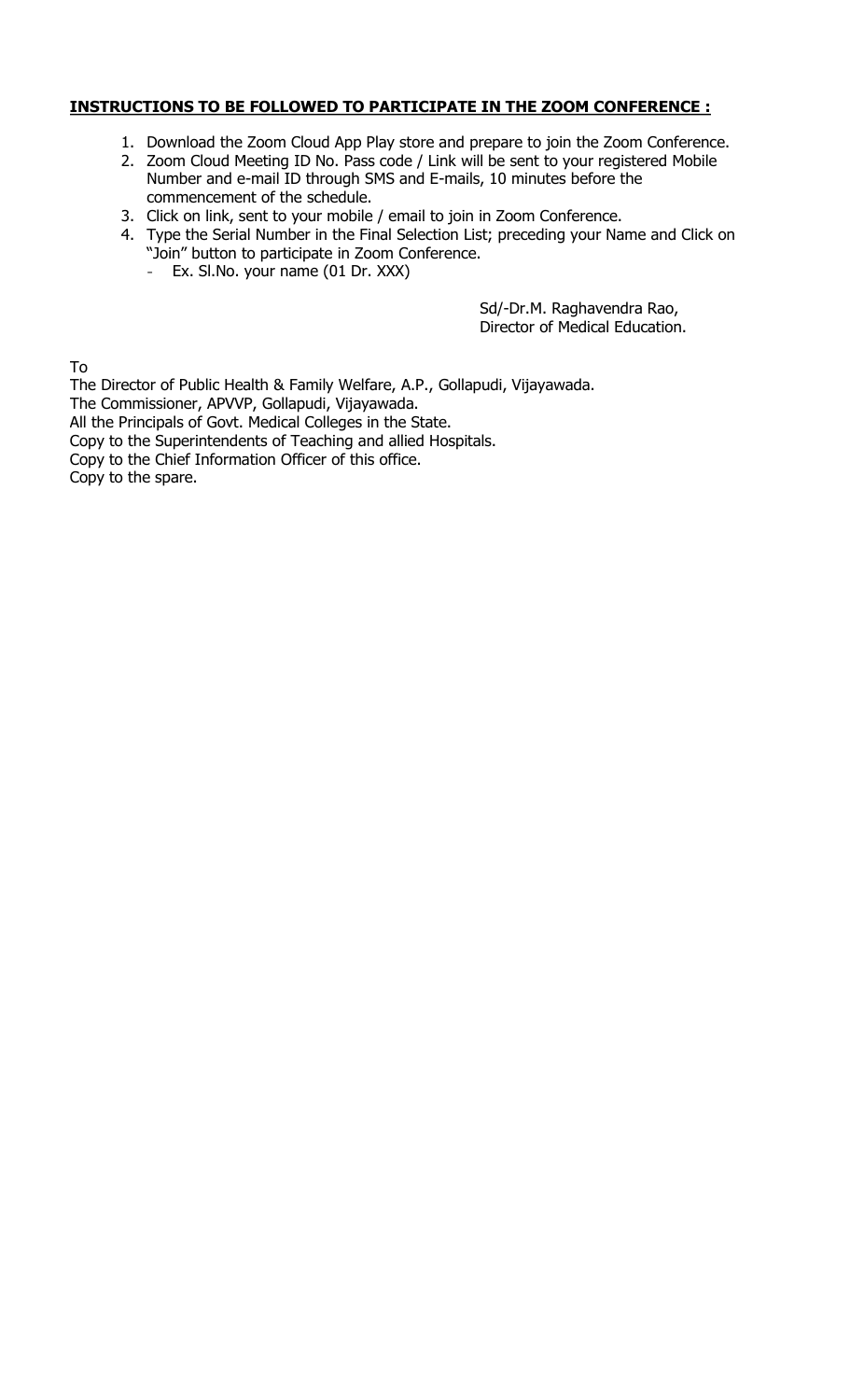# **NOTIFICATION 03/2021 (NOVEMBER-2021) / (LATERAL ENTRY) 2ND PHASE OF COUNSELLING ON 06-06-2022 PROVISIONAL SELECTION LIST OF ASSISTANT PROFESSORS OF GENERAL SURGERY (LATERAL ENTRY)**

| S.N<br>$\mathbf{o}$ | Merti<br>No | Applicati<br>on ID |                | Cycle   Roster Point | <b>Name of the Selected</b><br>Candidate | <b>Social</b><br><b>Status</b> | Gender | <b>Specality</b>   | Total % | <b>DOB</b> |  |
|---------------------|-------------|--------------------|----------------|----------------------|------------------------------------------|--------------------------------|--------|--------------------|---------|------------|--|
|                     | 9           | 1000881            | 4              | OC                   | CHAVA PRAVEEN KUMAR                      | OC                             | Male   | General<br>Surgery | 54.46   | 02-06-1982 |  |
| $\overline{2}$      | 10          | 1007684            | $\overline{7}$ | OC                   | <b>RAMPAM MUNI KRISHNA</b>               | $BC-A$                         | Male   | General<br>Surgery | 52.82   | 20-08-1980 |  |

**NUMBER OF VACANCIES - 2**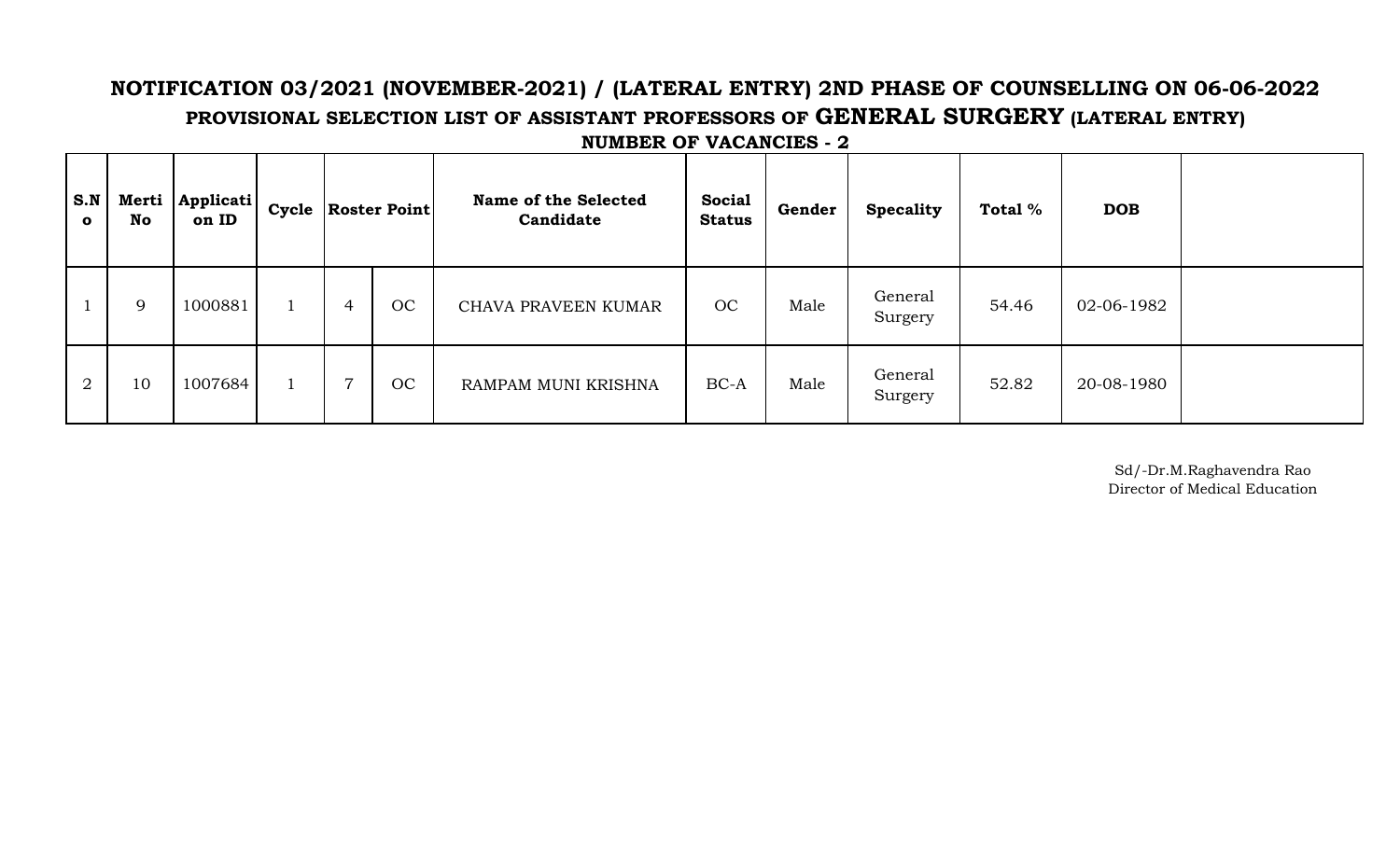## **NOTIFICATION 03/2021 (NOVEMBER-2021) / (LATERAL ENTRY) 2ND PHASE OF COUNSELLING ON 06-06-2022 PROVISIONAL SELECTION LIST OF ASSISTANT PROFESSORS OF OBSTETRICS & GYNAECOLOGY (LATERAL ENTRY) NUMBER OF VACANCIES - 2**

| S.No           | Merti<br>No | <b>Applicatio</b><br>n ID | Cycle |        | <b>Roster Point</b> | Name of the Selected<br>Candidate  | <b>Social</b><br><b>Status</b> | Gender | <b>Specality</b>          | Total % | <b>DOB</b> |  |
|----------------|-------------|---------------------------|-------|--------|---------------------|------------------------------------|--------------------------------|--------|---------------------------|---------|------------|--|
|                | 10          | 1006077                   |       | ∩<br>∠ | OC                  | VALLEPU VENKATA<br><b>NARAYANA</b> | $BC-A$                         | Male   | Obstetrics<br>Gynaecology | 45.39   | 18-06-1983 |  |
| $\overline{2}$ | 11          | 1008039                   |       | 4      | OC                  | DONTAMSETTI ANJANA DEVI            | $BC-B$                         | Female | Obstetrics<br>Gynaecology | 57.89   | 13-07-1981 |  |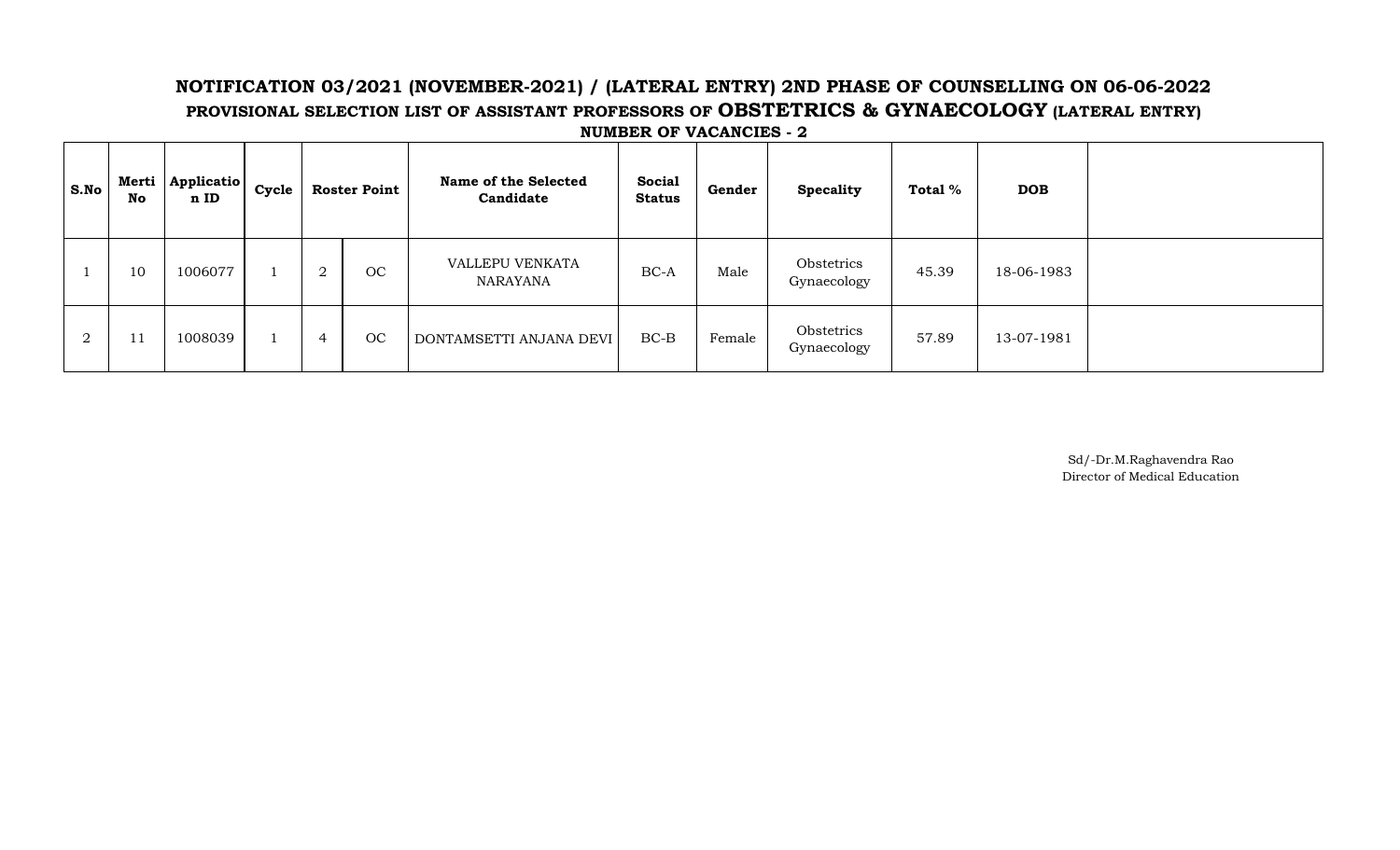# **NOTIFICATION 03/2021 (NOVEMBER-2021) / (LATERAL ENTRY) 2ND PHASE OF COUNSELLING ON 06-06-2022**

**PROVISIONAL SELECTION LIST OF ASSISTANT PROFESSORS OF PAEDIATRICS (LATERAL ENTRY)** 

| $\bullet$ | $S.N$ Mer<br>ti<br>No | <b>Applicatio</b><br>n ID | Cycle | <b>Roster Point</b> |    | Name of the Selected<br>Candidate | <b>Social</b><br><b>Status</b> | Gender | <b>Specality</b> | Total % | <b>DOB</b> |  |
|-----------|-----------------------|---------------------------|-------|---------------------|----|-----------------------------------|--------------------------------|--------|------------------|---------|------------|--|
|           | 4                     | 1007984                   |       |                     | OC | ADDANKI AMARAJYOTHI               | BC-A                           | Female | Paediatrics      | 47.18   | 21-08-1983 |  |
| 2         | $5\overline{)}$       | 1007797                   |       | 3                   | OC | Rajoli Chandan Reddy              | OC                             | Male   | Paediatrics      | 49.29   | 10-04-1983 |  |

1

**NUMBER OF VACANCIES - 2**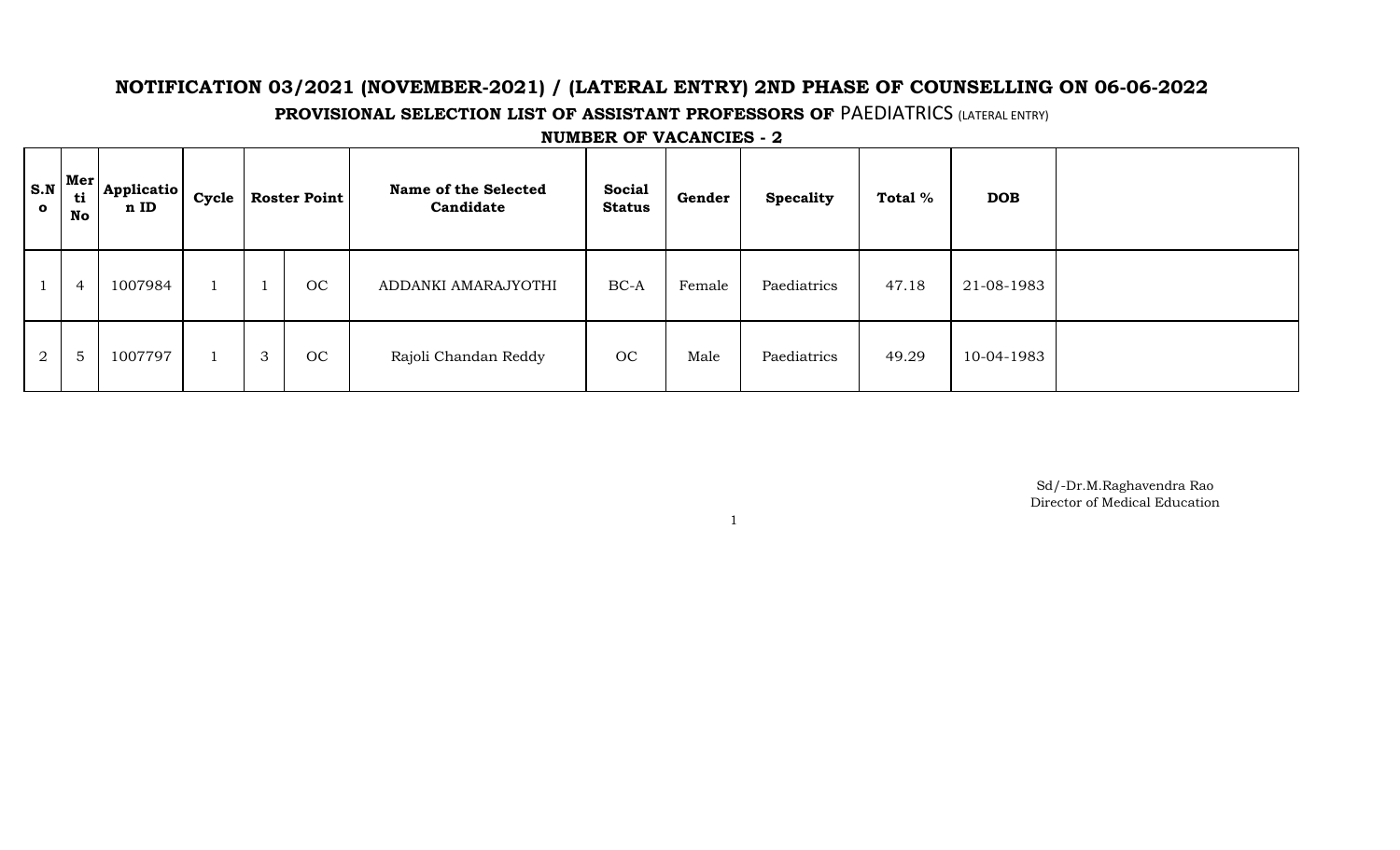# **NOTIFICATION 03/2021 (NOVEMBER-2021) / (LATERAL ENTRY) 2ND PHASE OF COUNSELLING ON 06-06-2022 PROVISIONAL SELECTION LIST OF ASSISTANT PROFESSORS OF RADIOTHERAPY (LATERAL ENTRY)**

|   | ' S.No   Merti No $\left  \frac{\text{Application of }N}{\text{Definition of }N}\right $<br>on ID | Cycle |                | <b>Roster</b><br>Point | Name of the Selected<br>Candidate | <b>Social</b><br><b>Status</b> | Gender | <b>Specality</b> | Total % | <b>DOB</b> |  |
|---|---------------------------------------------------------------------------------------------------|-------|----------------|------------------------|-----------------------------------|--------------------------------|--------|------------------|---------|------------|--|
| 4 | 1007250                                                                                           |       | $\overline{2}$ | OC                     | K SANDHYA RANI                    | OC                             | Female | Radiotherapy     | 46.11   | 12-06-1987 |  |

**NUMBER OF VACANCIES - 1**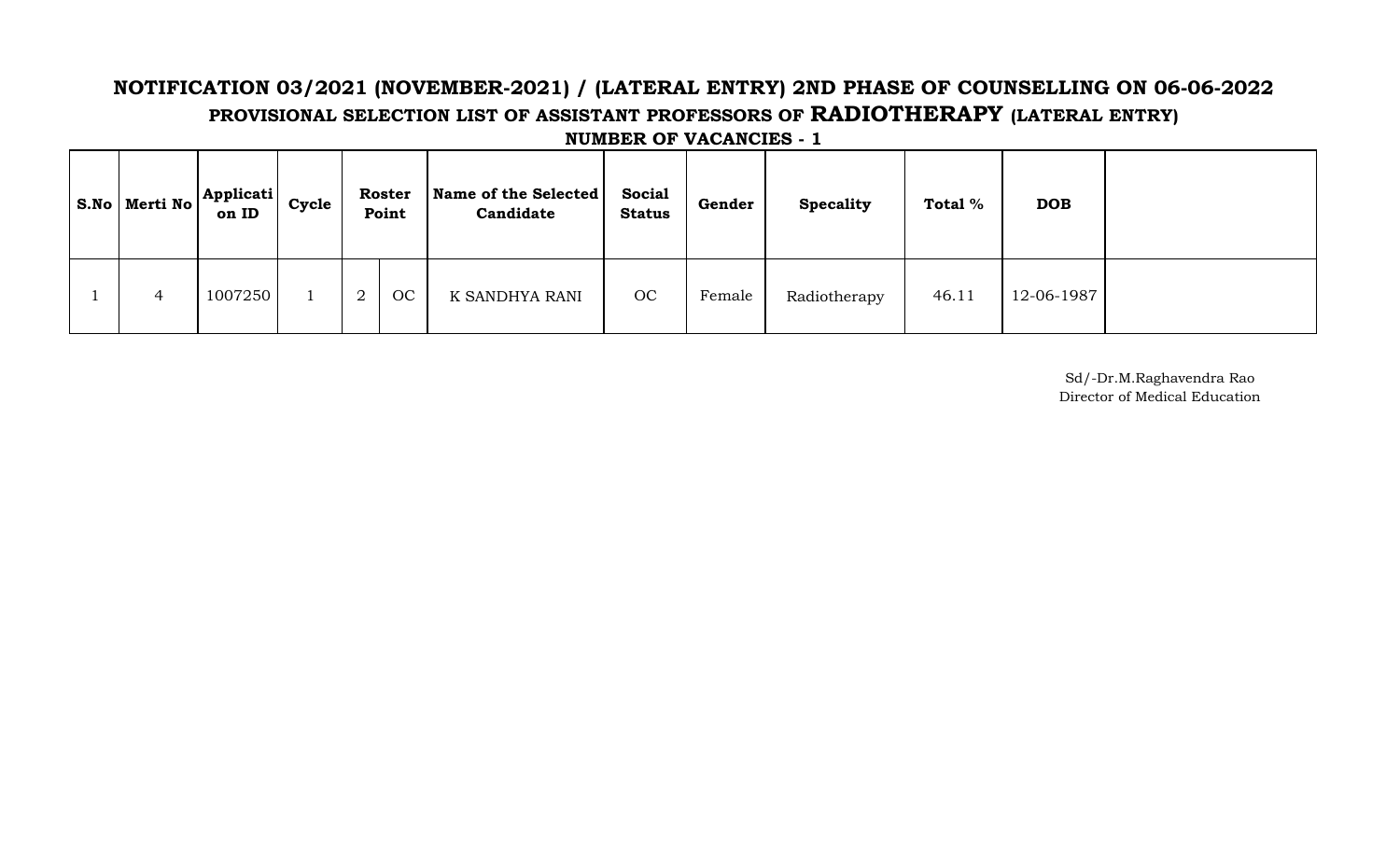## **NOTIFICATION 03/2021 (NOVEMBER-2021) / (LATERAL ENTRY) 2ND PHASE OF COUNSELLING ON 06-06-2022 PROVISIONAL SELECTION LIST OF ASSISTANT PROFESSORS OF PATHOLOGY (LATERAL ENTRY) NUMBER OF VACANCIES - 3**

| S.N<br>$\bullet$ | Mer<br>ti<br>No | <b>Applicatio</b><br>n ID | Cycle |                | <b>Roster Point</b> | <b>Name of the Selected</b><br>Candidate        | <b>Social Status</b> | Gender | <b>Specality</b> | Total % | <b>DOB</b> |  |
|------------------|-----------------|---------------------------|-------|----------------|---------------------|-------------------------------------------------|----------------------|--------|------------------|---------|------------|--|
|                  | 5               | 1006338                   |       |                | OC                  | <b>KUNA NARASIMHULU</b>                         | BC-A                 | Female | Pathology        | 45.86   | 15-08-1986 |  |
| $\overline{a}$   | 6               | 1007079                   |       | $\overline{2}$ | OC                  | UKKADALA PARAMESWARI<br><b>BABU</b>             | $BC-B$               | Male   | Pathology        | 49.57   | 03-03-1980 |  |
| 3                | $\overline{7}$  | 1001359                   |       | 4              | OC                  | <b>DUVVURI P SINDHUR RANI</b><br><b>DUVVURI</b> | SC                   | Female | Pathology        | 45.57   | 16-09-1988 |  |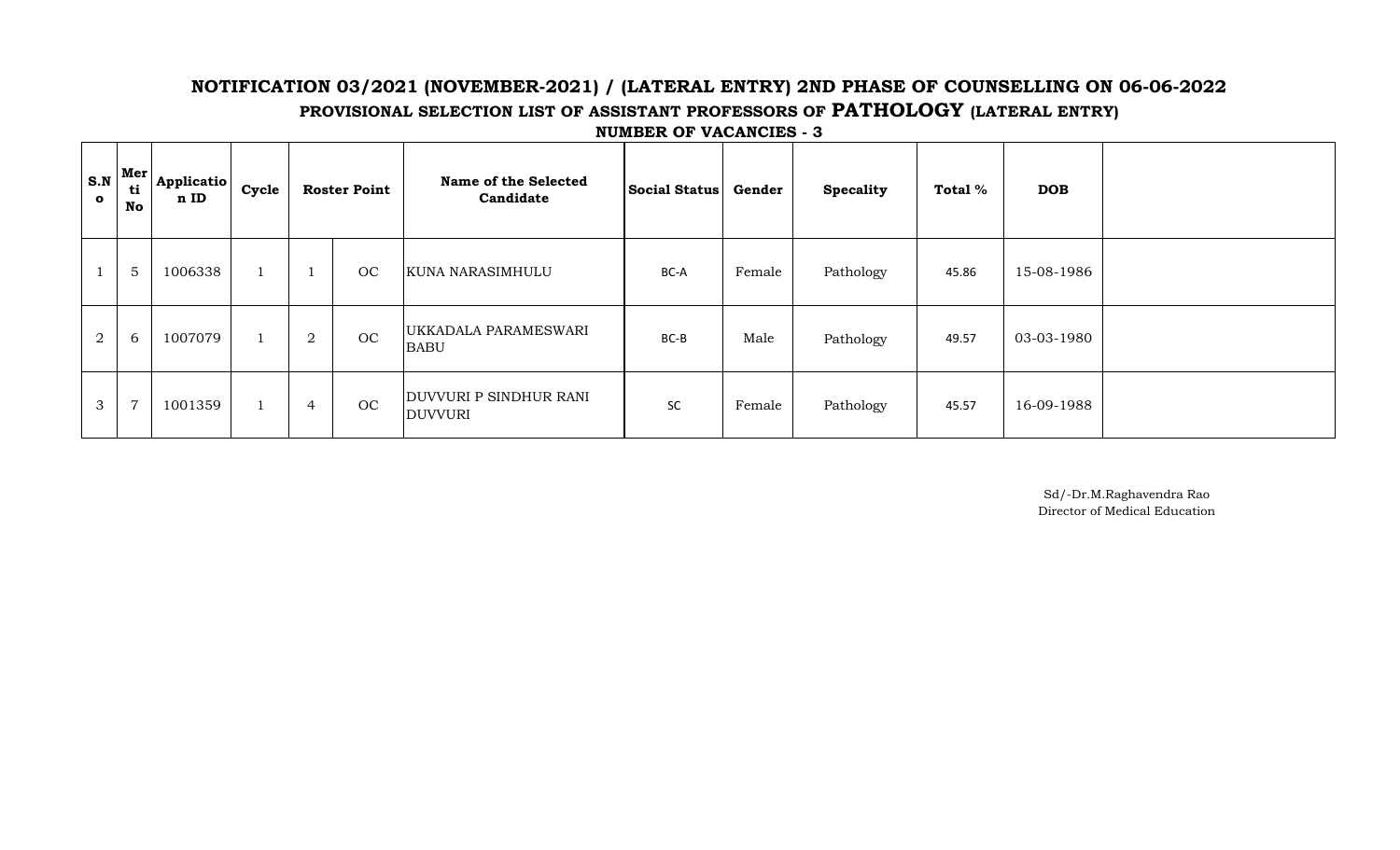# **NOTIFICATION 03/2021 (NOVEMBER-2021) / (LATERAL ENTRY) 2ND PHASE OF COUNSELLING ON 06-06-2022 PROVISIONAL SELECTION LIST OF ASSISTANT PROFESSORS OF MICROBIOLOGY (LATERAL ENTRY)**

**NUMBER OF VACANCIES - 1**

| S.No | Merti<br>No | Applicatio<br>n ID | Cycle |           | $\sim$ Roster Point Name of the Selected $\sim$<br>Candidate | <b>Social</b><br>Status | Gender | <b>Specality</b> | Total % | <b>DOB</b> | <b>Place of Posting</b> |
|------|-------------|--------------------|-------|-----------|--------------------------------------------------------------|-------------------------|--------|------------------|---------|------------|-------------------------|
|      |             | 1002054            |       | <b>OC</b> | Mannepuli Charan<br>Kumar                                    | SC                      | Male   | Microbiology     | 48.43   | 08-10-1984 |                         |

Director of Medical Education Sd/-Dr.M.Raghavendra Rao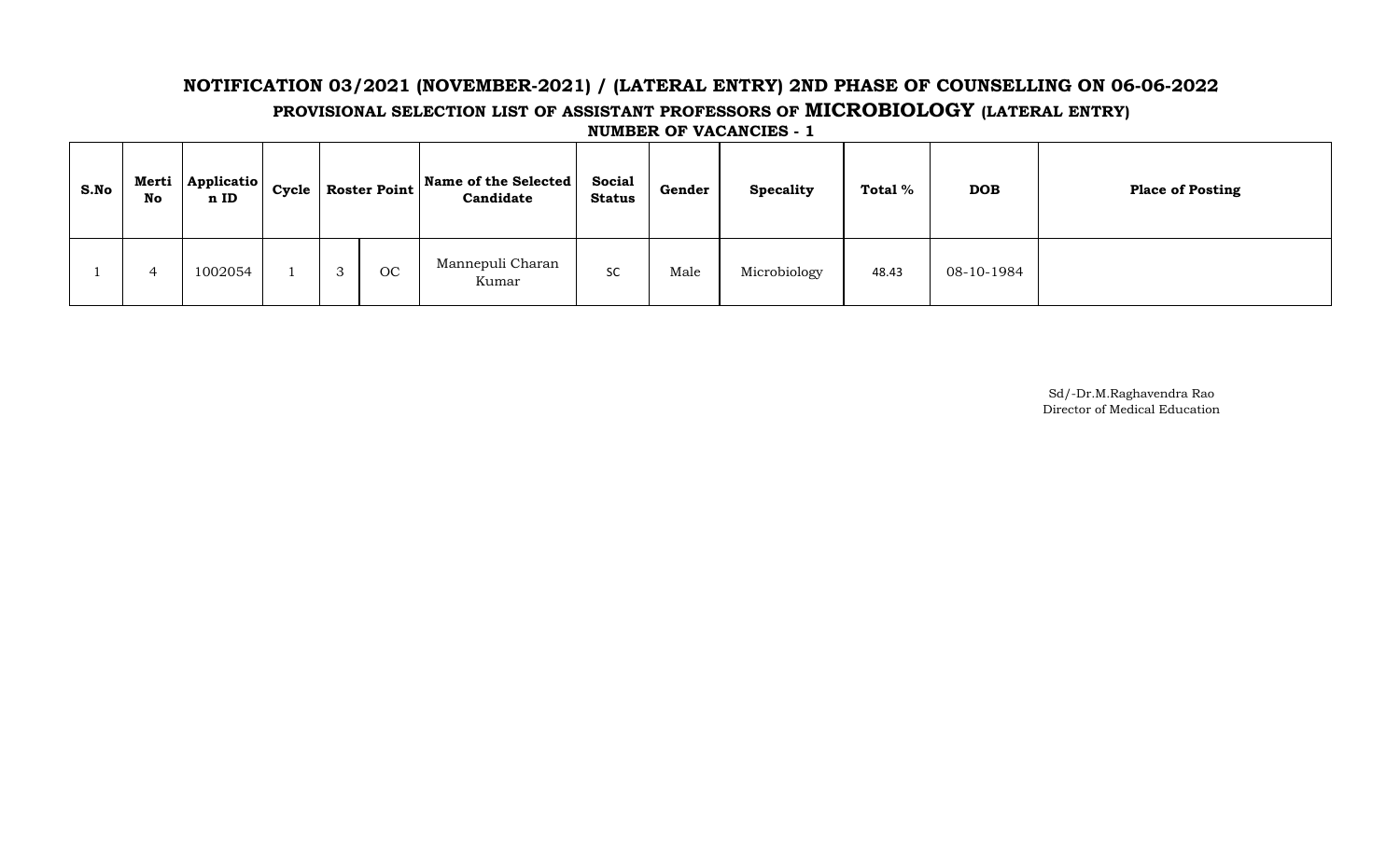## **NOTIFICATION 03/2021 (NOVEMBER-2021) / (LATERAL ENTRY) 2ND PHASE OF COUNSELLING ON 06-06-2022 PROVISIONAL SELECTION LIST OF ASSISTANT PROFESSORS OF PHARMACOLOGY (LATERAL ENTRY) NUMBER OF VACANCIES - 2**

| $\mathbf{o}$   | $S.N$ Mer<br>ti<br>No | Applicati<br>on ID | Cycle |                | <b>Roster Point</b> | Name of the Selected $ $ Social Status $ $<br>Candidate |           | Gender | <b>Specality</b> | Total % | <b>DOB</b> | <b>Place of Posting</b> |
|----------------|-----------------------|--------------------|-------|----------------|---------------------|---------------------------------------------------------|-----------|--------|------------------|---------|------------|-------------------------|
|                |                       | 1006405            |       |                | OC                  | Alivelu Anitha                                          | <b>OC</b> | Female | Pharmacology     | 48.64   | 03-08-1974 |                         |
| $\overline{2}$ | 2                     | 1007437            |       | $\overline{2}$ | OC                  | DEVARAKONDA<br>VENKATESWARLU                            | <b>ST</b> | Male   | Pharmacology     | 47.89   | 21-05-1983 |                         |

Director of Medical Education Sd/-Dr.M.Raghavendra Rao